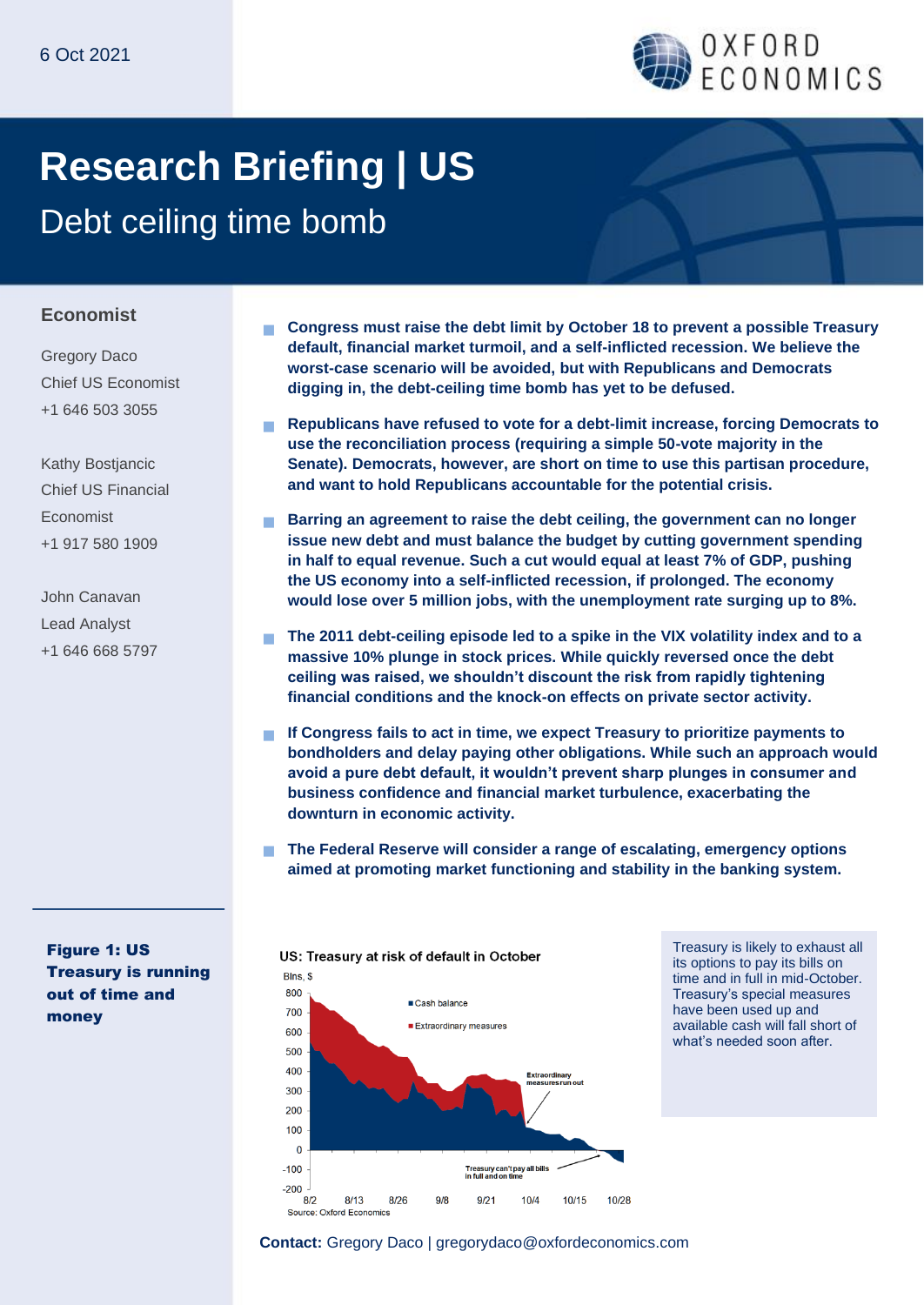

Democrats will have to pass a debt-limit hike without GOP votes

Figure 2: Major Treasury payments due in the second half of October

The latest suspension of the debt limit expired on July 31. Since then, Treasury has relied on its cash balance, incoming revenues, and "extraordinary measures" to pay its bills. Without action on the debt limit, the Treasury is expected to run out of the cash it needs to pay all its obligations in full and on time on October 18 **(Figure 1)**.

Currently, the most likely – although by no means certain – scenario is that Democrats enact a debt-limit increase as part of a reconciliation bill that is separate from the budget reconciliation bill.

#### US: Non-interest payments due Oct 15-Oct 29, blns \$14.9 Social Security  $523.4$  $$12.0$  $$  $$11.6$ Tax refunds, including S<sub>23</sub> 5 **CTC Medicaid Medicare**  $$41.5$ **Defense contractors**  $525.9$ Education, student loans Federal employee salaries \$39.3 Source : Oxford Economics/Haver Analytics

Key Treasury payments starting in mid-October include Social Security benefits and child tax credits (CTC). These payments will be a large drain on Treasury's cash balance.

Treasury doesn't say so publicly, but there is a plan to manage

a debt-ceiling crisis

## **Treasury has an (unofficial) backup plan**

If Congress doesn't act in time, Treasury would not be authorized to issue new debt and would have to fund the government with the cash on hand on any given day. Transcripts from FOMC meetings in both [2011](https://www.federalreserve.gov/monetarypolicy/files/FOMC20110801confcall.pdf) and [2013](https://www.federalreserve.gov/monetarypolicy/files/FOMC20131016confcall.pdf) show that Treasury and Fed officials had developed a plan to manage Treasury payments during those debt-limit crises:

- $\triangleright$  Payments on debt obligations would be prioritized.
- $\triangleright$  Principal on maturing debt would be paid by rolling over maturing debt at auctions, assuming investors continued to participate fully in those auctions.
- $\triangleright$  Interest on debt would be paid on time by conserving cash normally used to pay all other obligations, ranging from Social Security and Medicare benefits, to payments to defense contractors **(Figure 2).**
- $\triangleright$  Those other bills would be paid when Treasury accumulated sufficient cash through incoming revenues, after setting aside enough to meet upcoming interest payments.

Since interest payments on the debt are made through a separate payment system (Fedwire), we believe the Treasury could prioritize these payments, but creating a delayed system of payments for the remaining millions of other transactions executed each day could be extremely difficult. Even if successful, we expect significant fallout in financial markets if Treasury and Fed officials had to put such a policy in place.

The last two debt-ceiling crises (2011 and 2013) led to heightened uncertainty, and in the case of the 2011 crisis it sparked Standard & Poor's to downgrade the long-term credit rating of the US from AAA to AA+ for the first time ever. We can't rule out another debt downgrade even if Treasury avoids a debt default but doesn't honor other obligations.

The 2011 episode also led to a spike in the VIX volatility index, a massive 10% plunge in stock prices, and a flight-to-safety drop in the 10-year yield from 3.00% all the way to 2.11%. Though these shocks were swiftly reversed once the debt ceiling was raised, one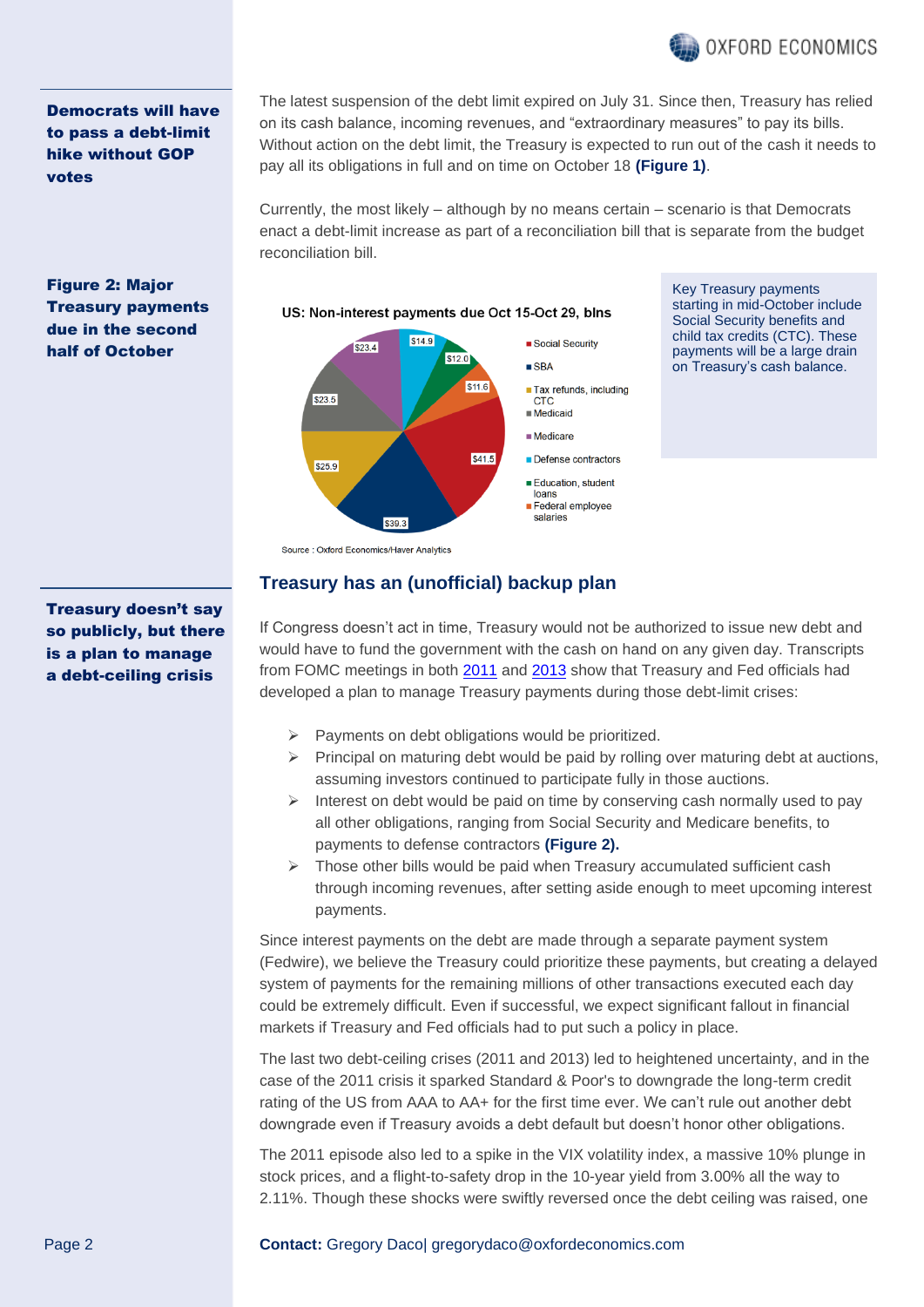

cannot discount the risk from rapidly tightening financial conditions and the ramifications for private sector activity.

Indeed, while financial markets have so far been mostly sanguine about the prospects of a debt-limit crisis, concerns about the debt cap have pushed up yields on bills maturing in the second half of October **(Figure 3)**. A similar market reaction to 2011 would knock the S&P 500 Index down to test the 4057 low from May 12 ahead of 4000. The ensuing flight to safety bid for Treasuries could push the 10-year yield back to test the 1.38% level that had been the key top to the narrow range that held throughout this past summer**.**

#### Figure 3: US Treasury-bill yields

#### US: Treasury bill yields



Investors are demanding higher yields for T-bills that mature in late October and have been willing to accept less for bills maturing earlier in the month.

 $6/23$  $9/17$  $7/1$ 7/12 7/20 7/28  $8/5$ 8/13 8/23 8/31  $9/9$ Source: Oxford Economics/Haver Analytics

#### **The Fed also has an (unofficial) plan**

The [transcript](https://www.federalreserve.gov/monetarypolicy/files/FOMC20131016confcall.pdf) from the FOMC's unscheduled conference call on October 16, 2013, shows the Fed had developed a contingency plan to attempt to mitigate the economic and financial conditions impact from a technical default. If needed in the coming week, we believe the Fed would follow a similar plan.

At the time, while policymakers did not want to get "*entangled in fiscal policy decisions*" and worried about the "*the impression that the Federal Reserve was effectively financing government spending*," they understood the need for a contingency plan, with the acting as a backstop for financial markets and as the lender of last resort. In their discussion, they outlined a range of escalating, extraordinary measures aimed at promoting market functioning and stability in the banking system.

In the likely event that Treasury prioritizes its bond interest and principal payments, the impact on the financial markets and the banking system could be less severe, lessening the need for the Fed to take extreme actions. Still, financial markets stress would rapidly build until a permanent debt ceiling increase or suspension was voted. This would increase the drag from tighter financial conditions on the economy, and likely lead the Fed to delay its QE tapering plans (and possibly increase its asset purchases).

If the Treasury did not prioritize its payments and defaulted on Treasury interest or principal payments, the Fed would likely be forced to take on escalating measures to stabilize the financial system.

• **Traditional operations** could include continuing QE asset purchases, security lending, repo operations, and increasing bid limits for reverse-repo operations aimed at keeping the federal funds rate within its target range. Officials could also change the schedule or terms of currency swap arrangements if there is a surge

### The Fed has developed a contingency plan